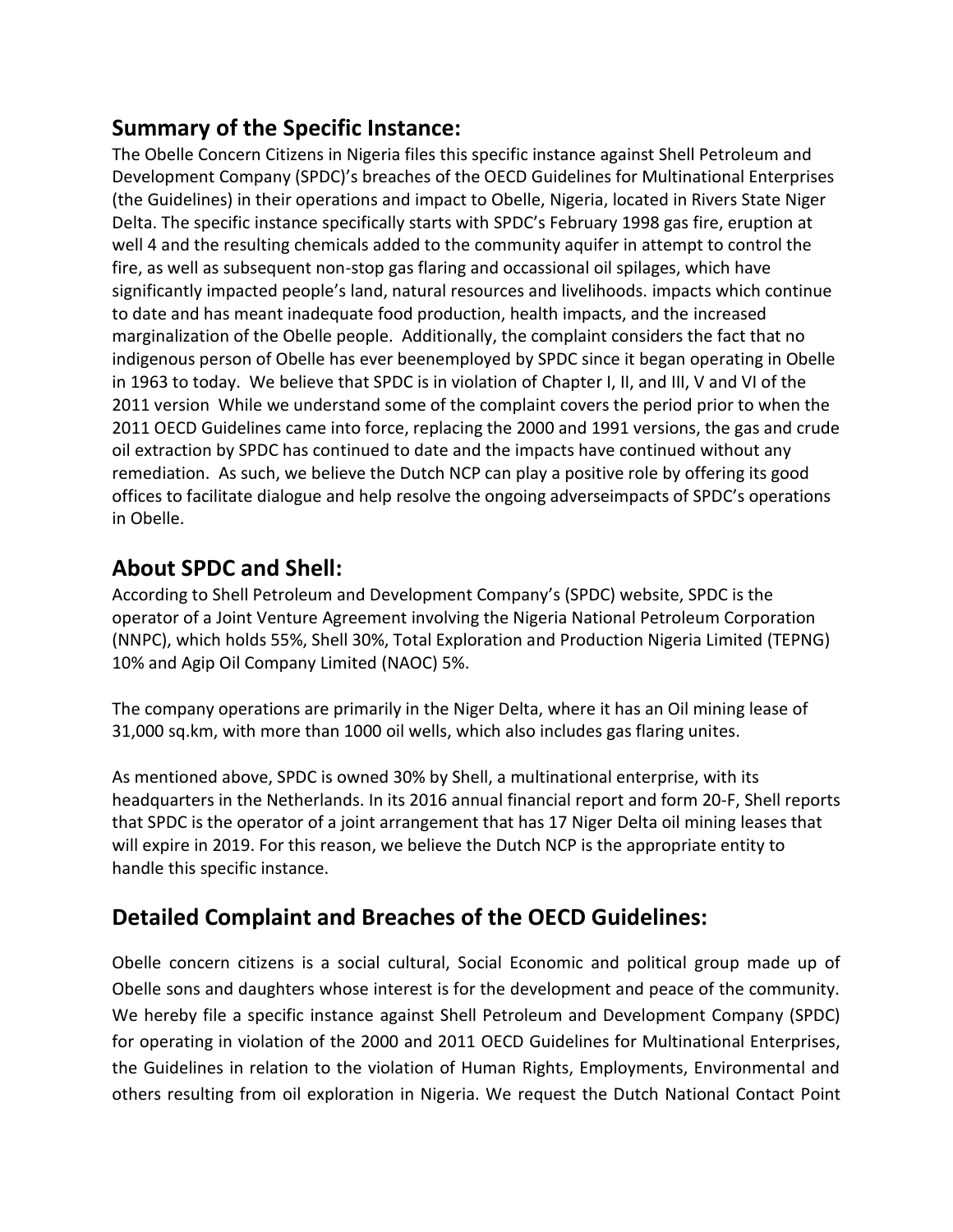(NCP) to address these breaches to remedy and address our complaint related to the Guidelines Chapter I, ii, iii, iv, v, and vi.

In February, 1998 there was a gas fire eruption that emanated from Shell Petroleum Development Company (SPDC East)'s well four (4) at Obelle, Nigeria that leaked its associated gas into farmland and the environment impacting more than twentyone (21) hectares of arable land and causing several severe environmental hazards to the Obelle Clan. All crops and economic trees were destroyed with over thirty five thousand persons impacted. At that time, it was explained that it was caused by a leak. However, it took SPDC several weeks to intervene and several more weeks before the fire was put out. This is in violation of the guidelines' Chapter six (6) paragraph one (1) of OECD which states that Maintaining an Environmental Management System that includes monitoring, evaluating and verifying environmental, health and safety impacts of activities and objectives.

In an attempt to control the raging fire, several chemicals were injected into the aquifer to extinguish the fire,these chemicals have further caused more harm to the people of Obelle, as there has been records of strange health situations that started after the fire and the chemicals were placed in the aquifer. The environmental impact assessment and the Geo-physical/ technical tudy that was carried out during and immediately after the gas fire was done without any consultation or meaningful engagement with members of the community leadership furthermore, there has not been any meaningful consultation over the impacts experienced to date, with no impact assessment reports or mitigation plans shared with the Obelle people. In Obelle, thus the result of the studies carried out after the chemicals were used has not been disclosed and thus has not been cited carried out after the chemicals were used has not by any member of the community, which is also in violation of Guidelines Chapter six (6) paragraph two (2,3), which states that:

<sup>1</sup>For references to the Gas Fire at Obelle Community, Nigeria, please see - Winston Bell-Gam/professional profile, LinkedIn. Justina Adalikwu, PhD, April 2007 (p158-159).

Enterprises should provide the public and workers with adequate, measurable and verifiable information on potential impacts.

Engage in adequate and timely communication and consultation with the communities directly affected by the enterprises' environmental, health and safety policies.

The source of drinking water available to Obelle people are from wells and rain drops, have long been polluted by the activities of SPDC occasioned by the non stop gas flaring units. Farm produce has reduced to  $1/10<sup>th</sup>$  of what it used to be, income from farming which is the main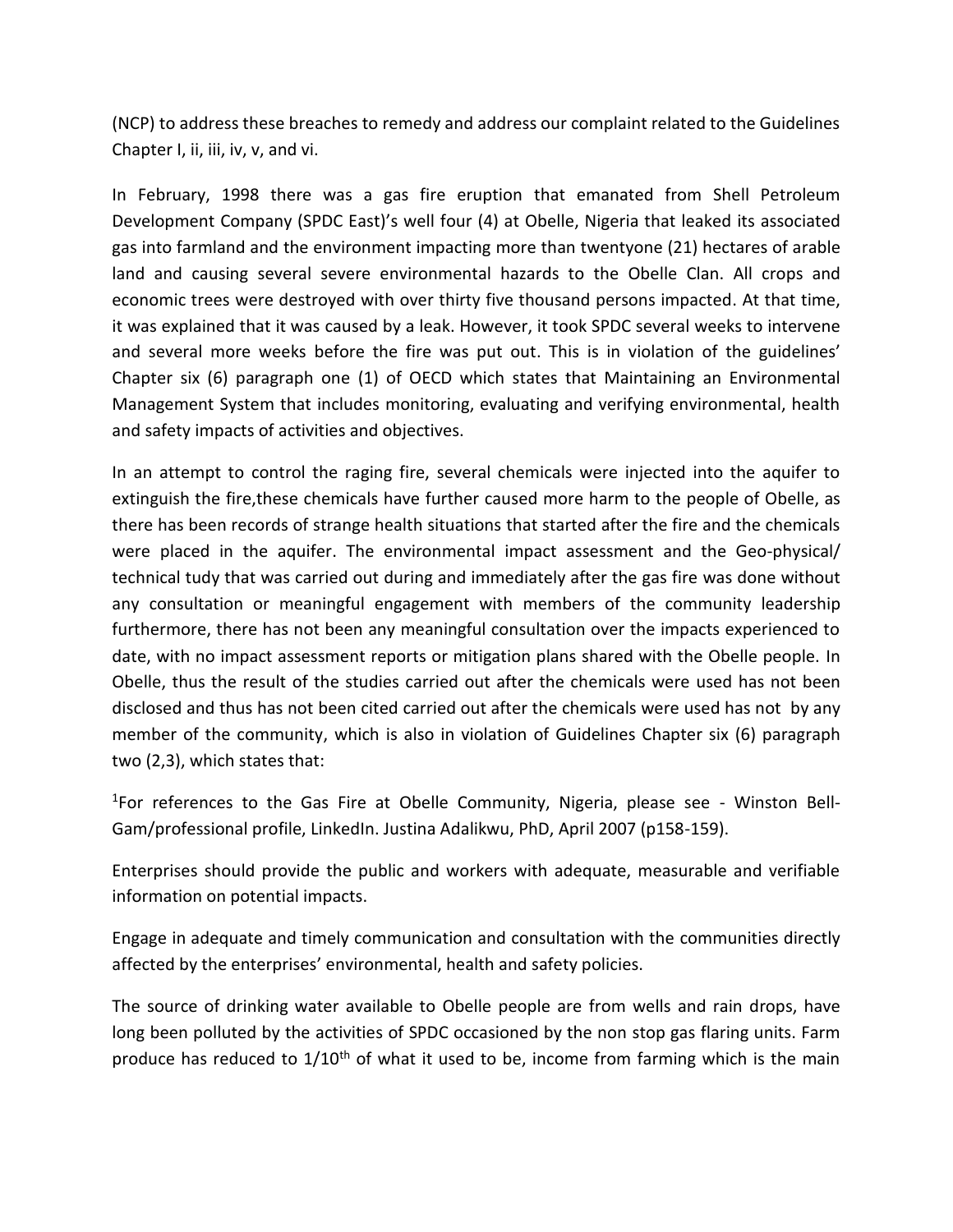stay of the people no longer has the valor for sustaining the people, this has led to high level of poverty and deprivation and privation.

Life expectancy has reduced to forty years, this was a community that used to have longevity of up to 90 to 120 years in the past, but today, scores of young people die daily as a result of lack and want, in what was once a rather rich community endowed with the abundance of natural resources until SPDC activities in the area. Instead of increasing the well-being of the local people, the activities of SPDC has instead contributed to adverse impact to the people's sources of livelihood and this amounts to violation of both the United Nations Guiding Principles on Business and Human Right and the Guidelines, Chapter two (2) paragraph(1,11) which states, that, Enterprises should; Avoid causing or contributing to adverse impacts in their own activities and addressing them when they do occur and *Contribute to economic, environmental and social progress with a view to achieving sustainable development***.** Furthermore, by not respecting human rights in Obelle and mitigating the impacts, SPDC has violated Chapter IV, paragraph 2 and 47 and 42 of the Guidelines.

The United Nations Guiding Principles on Business and Human Rights also reflects on this in Principle twelve (12) which state "the responsibility of Business enterprises to respect Human Right refers to Internationally recognized rights-Understood, at a minimum, as those expressed in the international bill of human rights and the principles concerning Fundamental Rights, set out in the International Labour Organization's declaration on Fundamental Principles and right at work"

Whereas SPDC has continued to prosper in the extraction of crude oil and gas in Obelle community, the host community has suffered without any compensation, even the community and local people's farm produce were not compensated. The people of Obellehave rather given up all they have.

It is unclear whether SPDC's study of the 1998 fire recommended any form of short, medium and long term remedial action for the people of Obelle as a way of reducing the hardship, suffered by the wild fire and the attempts to reduce it. However, the environmental impact assessment and the Geo-physical study has been kept away from public scrutiny, this is in violation of Chapter three (3) paragragh one (1), Chapter six (6) paragraph (8) of the OECD guiding principles; Enterprises should disclose timely and accurate information on all material matters concerning their activities, structure, financial situation and performances.

Contribute to the development environmentally meaningful and economically efficient public

Enterprises ought to be transparent in their operations to the public demand for information.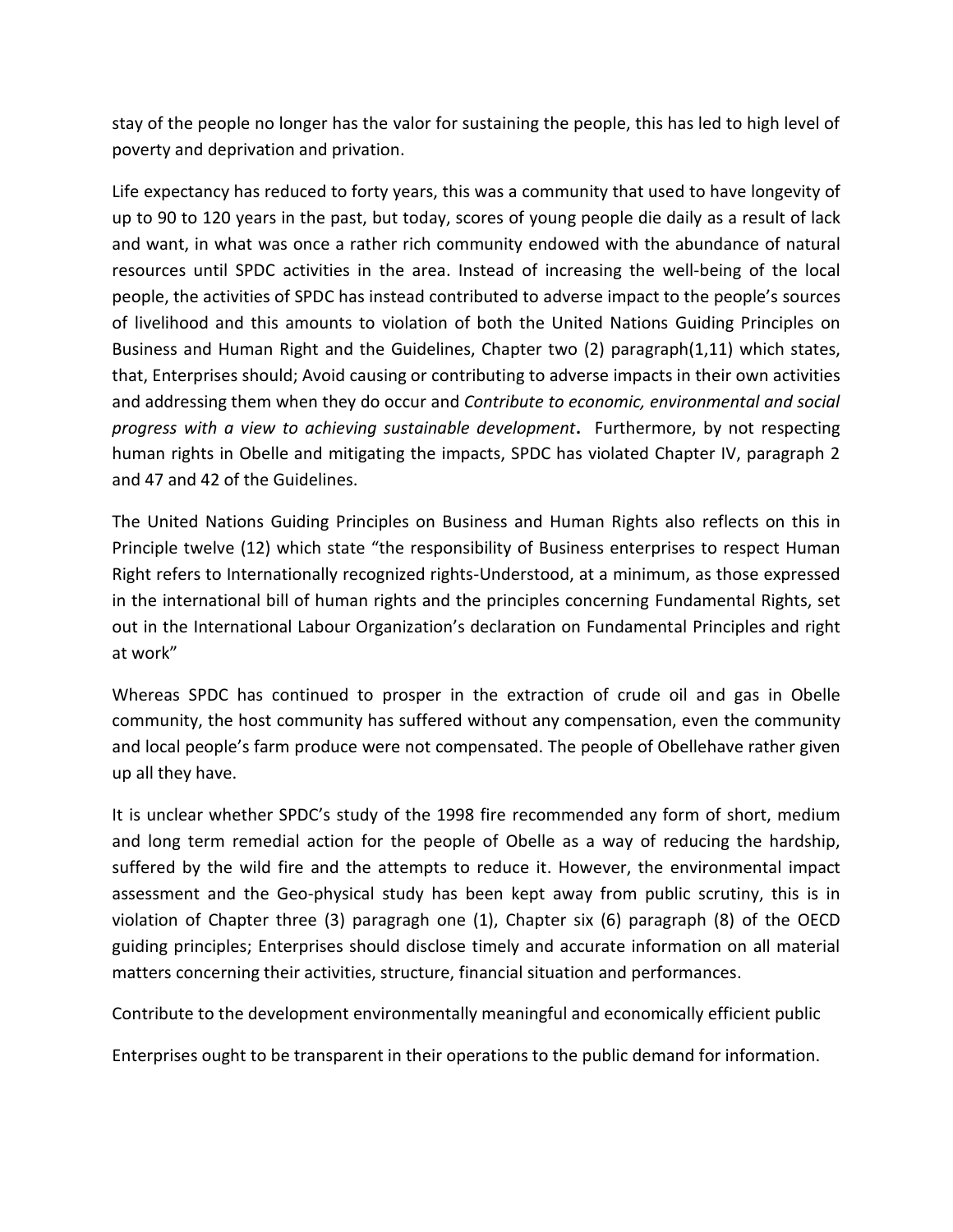SPDC began its operation in Obelle in 1963, however, no indigenous person of Obelle has been employed by SPDC to date. This also falls short of the principles in the 2011 Guidelines' Chapter two (2) paragraph three (3,4,6) and Chapter five (5) paragraph (1e) which states, that; Enterprises should

Encourage local capacity building through close cooperation with the local Community.

Encouraging human capital formation; particularly by creating employment opportunities and facilitating training opportunities for employees.

Uphold and apply good corporate governance principles and practices.

Not discriminate base on race, sex, religion, political opinion, national extraction or social origin or other status including trade union activity.

In a bid for fairness and reduced agitations, Nigeria's National Assembly passed Nigeria Content Development and Monitoring Board Act 2010 which allowed the Communities some percentage of personnel to work in the Companies domiciled within it. This law has neither been implemented nor obeyed by SPDC. It is obvious that our right as a people has being abused by SPDC in Collaboration with the state, has fallen short of most UN Declarations or Covenants including the Guidelines' Chapter one (1) paragraph two (2) which that enterprises must obey domestic laws; the guidelines principles and standards may go beyond domestic law.

The gas fire had primary, secondary and tertiary impacts in Obelle, no compensation has been paid and SPDC has fenced off the said land. No alternative drinking water, social infrastructure, employments, scholarships or training as a remedy to this abuses. This also falls short of the Guidelines Chapter four (4) paragraph (1,2,3,5,6) and Chapter two (2) paragraph two (2) that enterprises should:

Respect human rights.

Avoid causing or contributing to impacts and address them when they occur.

Prevent or mitigate impacts linked to their business operations, products or services by a business.

Conduct human right due diligence

Co-operate with remediation when they have caused adverse human rights impacts.

Respect the human rights of those affected by their activities.

## **Past Effort to Resolve this Complaint:**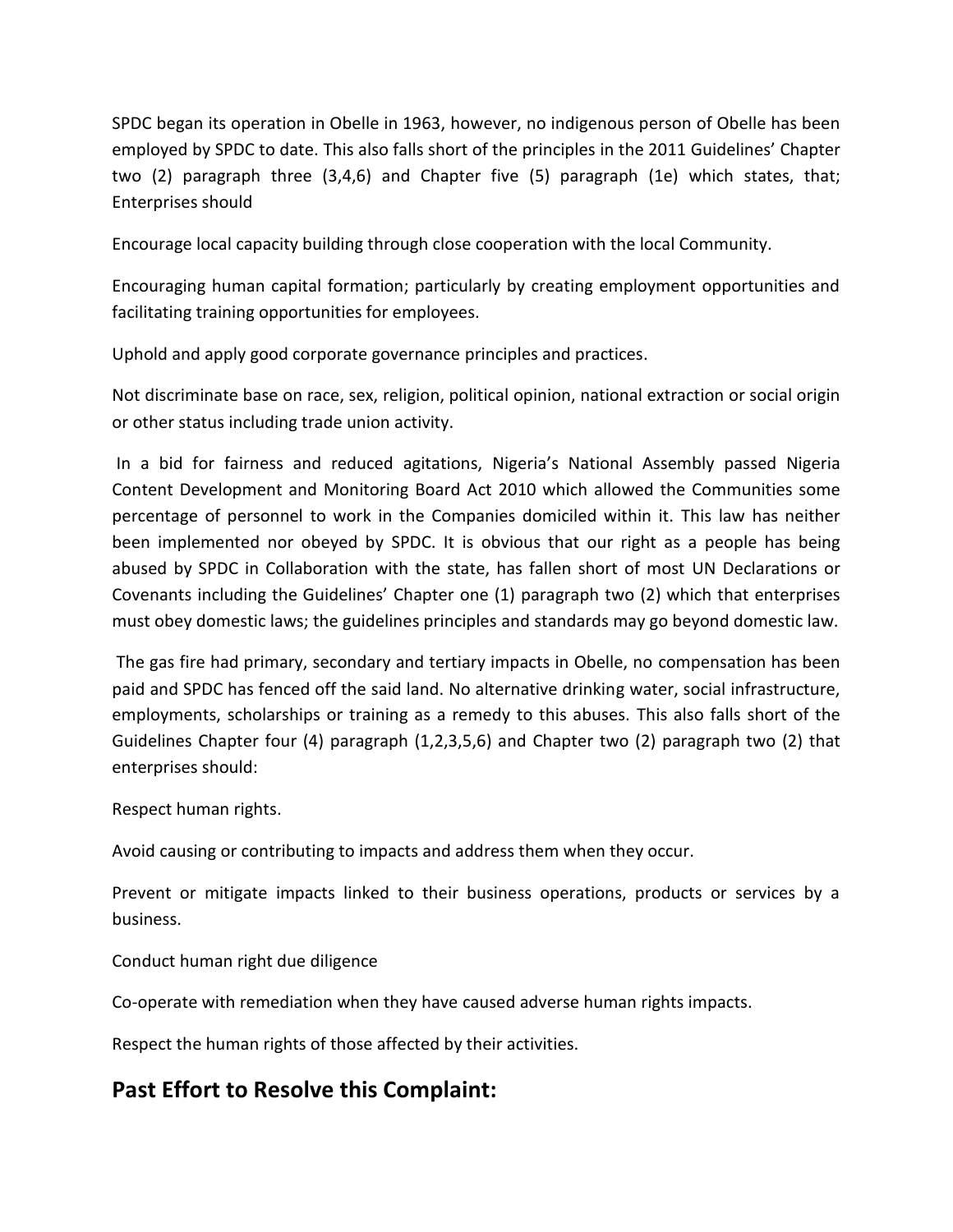In 2008, some members of New Wave, a socio cultural association in Obelleinitiated discussion with SPDC in order to remedy the gross violationand abuses to the people, through a petition tothe Rivers State Government.Shell found its way into the process and stigmatized, and labelled the youths involved as deviants, which led to a major conflict that, resulted to the untimely demise of twelve young people in the Community, this conflict was fueled and sponsored by SPDC, the issue in contention was never resolved, thus long forgotten till date.

SPDC is directly involved in divide and rule tactics, they employ from the majority ethnic groups and use them to suppress the minority oil bearing communities, including the Obelle, in Niger Delta with the aid of the Nigerian state.

two (2) paragraph seven (7), Chapter two (2) This also contravenes the Local Content Law 2010 of Nigeria, the OECD and UN laws. The Guidelines' Chapter ten (10,14,15)

Develop and adopt self-regulatory practices and management systems that foster trust within the Societies in which they operate.

Conduct risk-based due diligence to identify, prevent and mitigate actual and potential negative impacts, and account for how these impacts are addressed.

Engage in meaningful consultation with local Communities, workers and other relevant stakeholders.

Abstain from improper involvement in local political activities.

SPDC has continued to ignore our request to resolve the issues on hand. We have however written to other relevant Nigeriangovernment agencies in order to resolve the matter without success. No parallel proceedings are underway that we are aware of.

#### **Our request of SPDC and Shell:**

We are seeking the following action from SPDC and Shell:

1) For SPDC to commit to Employing qualified indigenous people of Obelle and if they are not considered qualified, SPDC should provide capacity development training as to make them qualify;

2) The acceptance of the recommended community liaison officers (community representative in the company)

3) The implementation of the recommendation of the Environmental Impacts Assessment team of the 1998 wild fire to mitigate the adverse social and environmental impacts being experienced in Obelle;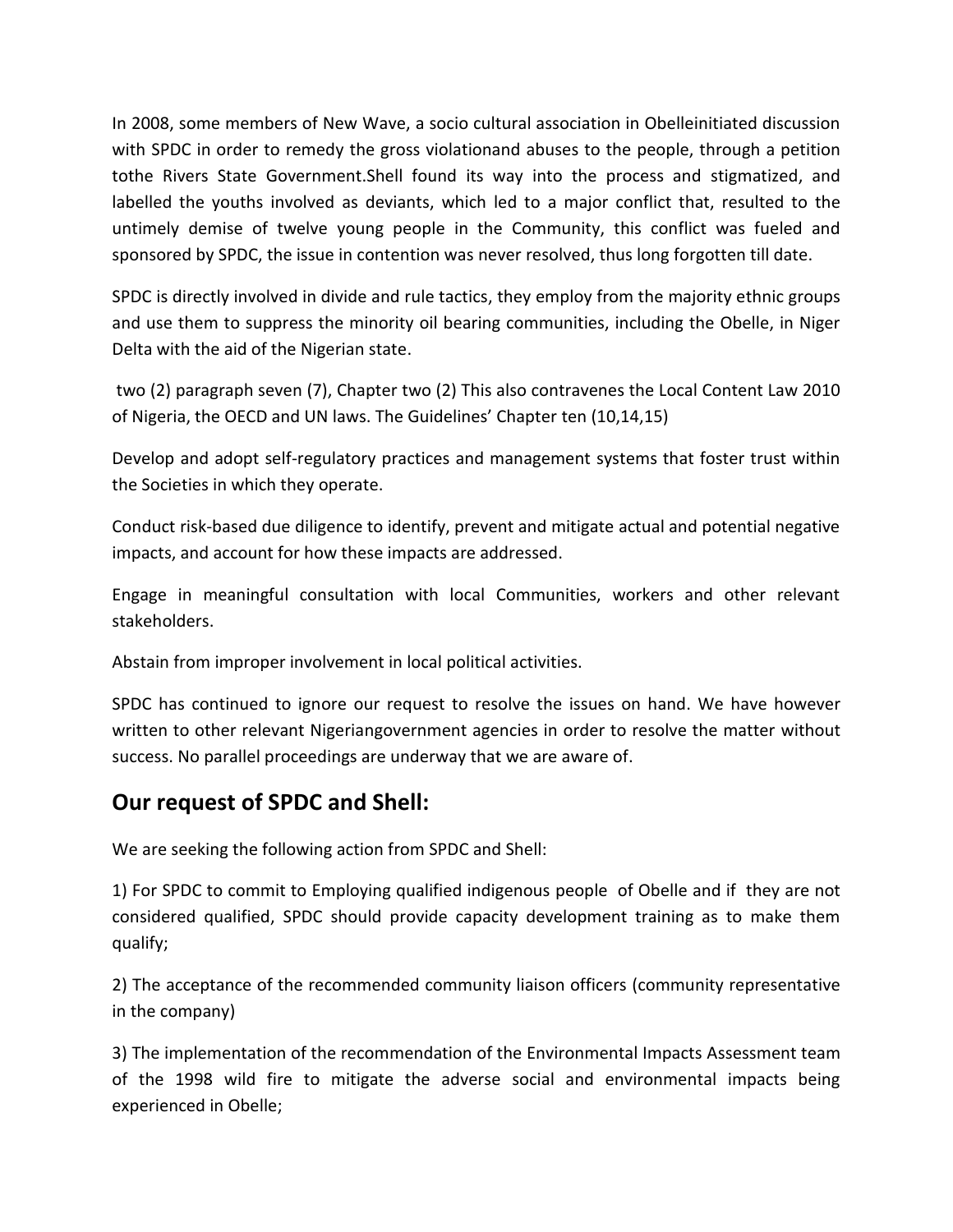3) The implementation of the recommendation of the Environmental Impacts Assessment team of the 1998 wild fire to mitigate the adverse social and environmental impacts being experienced in Obelle;

4) Compensation provided to the Obelle who suffered environmental and social impacts from the 1998 wild fire:

5) A continuous supply of portable drinking water;

6) The establishment of oriented programs and scholarship;

7) The full implementation of the Nigeria Content Development and Monitoring Board act  $2010;$ 

8) The enviromrntal impact assessment and the geo-physical/ technical study of the 1998 wild fire should be made public;

9) Renovation and Equipping of the Obelle Health Centre.

#### We are seeking the following action from the Dutch NCP:

- 1) To offer its good offices and invite Shell to engage in mediation with us in the Netherlands. As we have limited resources, we kindly request the NCP to also cover the costs associated with mediation
- 2) We suggest that in response to this complaint, a vist be paid by the NCP to the Obelle community to ascertain for themselves issues raised and the present state of the community in which SPDC has operated since 1963;
- 3) If a mediated agreement is not reached with shell, we request the NCP to issue a determination and provide recommendations to Shell according our requested actions listed above.

We issue this complaint in good faith and look forward to a written confirmation of the receipt of this complaint. We appreciate the Dutch NCP's assistance and leadership in resolving the issues presented in this complaint.

Thanks.

Eferegbo Henry

Chairman

Patrick A Chiekwe **Foundation for Conservation of the Earth (FOCONE)** 

**Prince Edegbuo** Secretary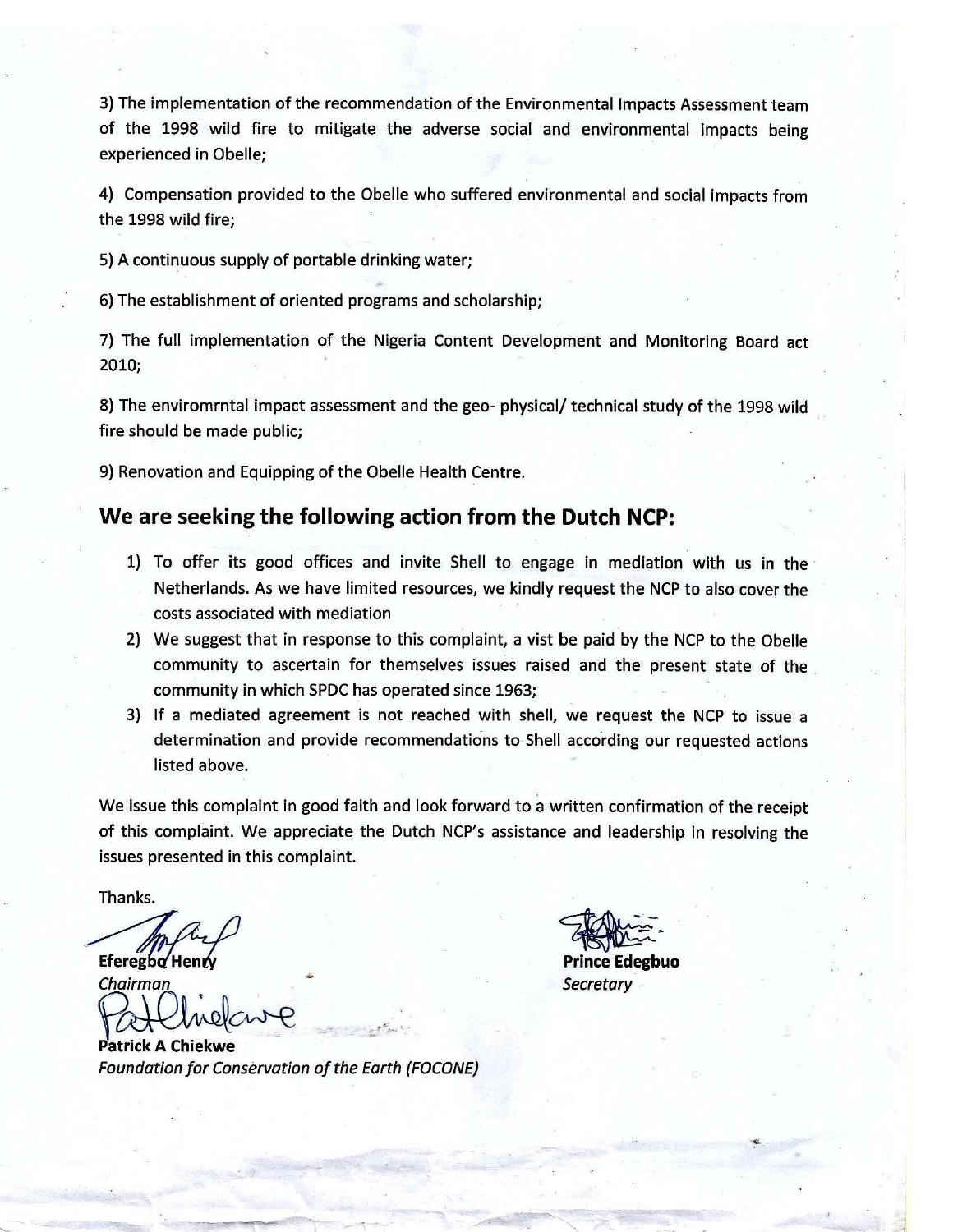[Winston Bell-Gam/](https://www.linkedin.com/in/winston-bell-gam-ba1690a6/) Professional profile, LinkedIn.

2. Thesis submitted to the collage graduate studies and research. In the Department of Sociology Degree of Doctor of Philosophy University of Saskatchewan, Saskatoon By Justina Adalikwu, April 2007 entitled "[Globalization and the Uneven Application of](https://ecommons.usask.ca/handle/10388/etd-04262007-172805)  International Regulatory Standard: The Case of Oil Exploration in Nigeria".

3. An attached letter from Obelle Clan to SPDC.

4. Premium Times newspaper: Investigation: How decades of gas flaring is harming Nigerians, [https://www.premiumtimesng.com/news/160899-investigation-decades-gas-flaring-harming](https://www.premiumtimesng.com/news/160899-investigation-decades-gas-flaring-harming-nigerians-part-1.html)[nigerians-part-1.html,](https://www.premiumtimesng.com/news/160899-investigation-decades-gas-flaring-harming-nigerians-part-1.html) May 2014.